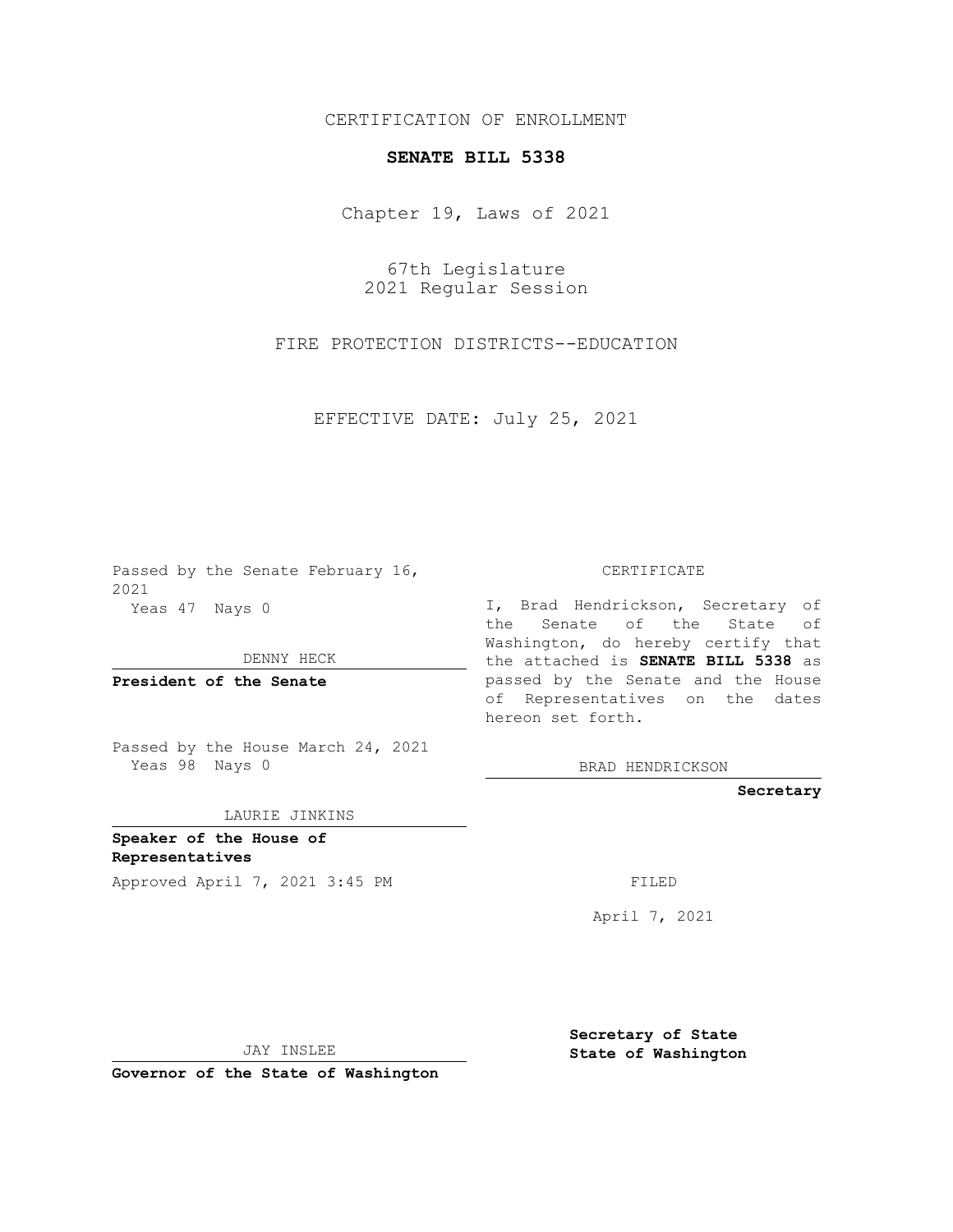## **SENATE BILL 5338**

Passed Legislature - 2021 Regular Session

**State of Washington 67th Legislature 2021 Regular Session**

**By** Senators Wilson, L., Randall, and Rivers

Read first time 01/25/21. Referred to Committee on Housing & Local Government.

1 AN ACT Relating to fire protection districts and education; and 2 amending RCW 52.02.020.

3 BE IT ENACTED BY THE LEGISLATURE OF THE STATE OF WASHINGTON:

4 **Sec. 1.** RCW 52.02.020 and 2020 c 94 s 1 are each amended to read 5 as follows:

 (1) Fire protection districts for the provision of fire prevention services, fire suppression services, emergency medical services, and for the protection of life and property are authorized to be established as provided in this title.9

 (2) In addition to other services authorized under this section, fire protection districts that share a common border with Canada and are surrounded on three sides by water or are bounded on the north by Bremerton, on the west by Mason county, on the south by Pierce county, and on the east by the Puget Sound or are in Pierce county and surrounded by Case Inlet, Drayton Passage, Pitt Passage, and Carr Inlet, may also establish or participate in the provision of health 17 clinic services.

18 (3) Fire protection districts may provide training, expend 19 resources, and enter into interlocal agreements to mitigate the 20 injuries and reduce the level of harm and occurrence in calls they 21 respond to. Examples of trainings are those that may directly or